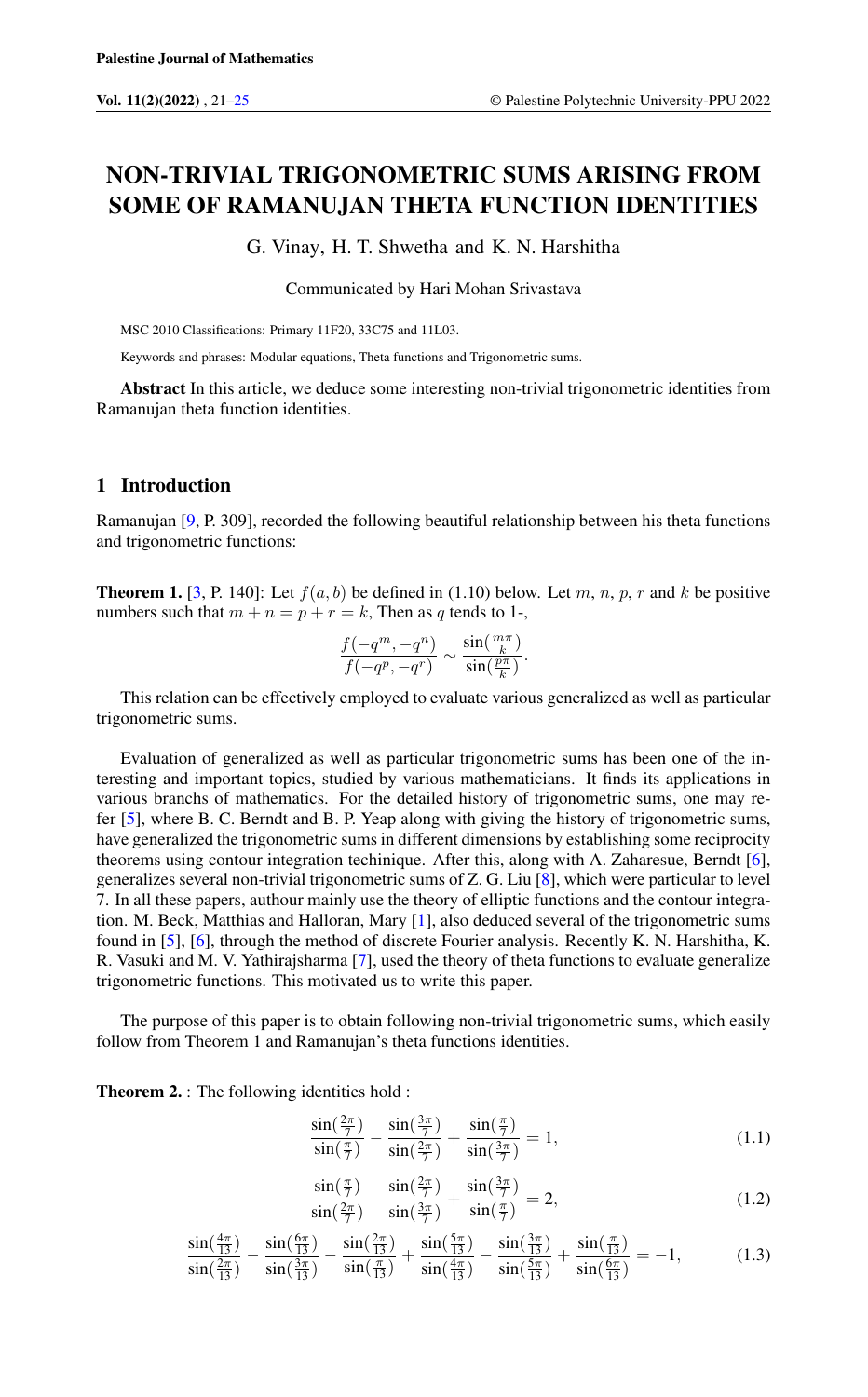$$
\frac{\sin(\frac{4\pi}{13})}{\sin(\frac{2\pi}{13})}\frac{\sin(\frac{6\pi}{13})}{\sin(\frac{3\pi}{13})} - \frac{\sin(\frac{2\pi}{13})}{\sin(\frac{\pi}{13})}\frac{\sin(\frac{3\pi}{13})}{\sin(\frac{5\pi}{13})} - \frac{\sin(\frac{5\pi}{13})}{\sin(\frac{4\pi}{13})}\frac{\sin(\frac{6\pi}{13})}{\sin(\frac{6\pi}{13})} = 1,\tag{1.4}
$$

$$
\frac{\sin(\frac{2\pi}{13})}{\sin(\frac{4\pi}{13})}\frac{\sin(\frac{3\pi}{13})}{\sin(\frac{6\pi}{13})} - \frac{\sin(\frac{\pi}{13})}{\sin(\frac{2\pi}{13})}\frac{\sin(\frac{5\pi}{13})}{\sin(\frac{3\pi}{13})} - \frac{\sin(\frac{4\pi}{13})}{\sin(\frac{5\pi}{13})}\frac{\sin(\frac{6\pi}{13})}{\sin(\frac{\pi}{13})} = -4,\tag{1.5}
$$

$$
\frac{\sin(\frac{6\pi}{13})}{\sin(\frac{3\pi}{13})}\frac{\sin(\frac{2\pi}{13})}{\sin(\frac{\pi}{13})}\frac{\sin(\frac{5\pi}{13})}{\sin(\frac{4\pi}{13})} - \frac{\sin(\frac{4\pi}{13})}{\sin(\frac{2\pi}{13})}\frac{\sin(\frac{3\pi}{13})}{\sin(\frac{5\pi}{13})}\frac{\sin(\frac{6\pi}{13})}{\sin(\frac{6\pi}{13})} = 3,\tag{1.6}
$$

$$
\frac{\sin(\frac{2\pi}{15})}{\sin(\frac{\pi}{15})} - \frac{\sin(\frac{7\pi}{15})}{\sin(\frac{4\pi}{15})} - \frac{\sin(\frac{3\pi}{15})}{\sin(\frac{6\pi}{15})} = 0,
$$
\n(1.7)

$$
\frac{\sin(\frac{6\pi}{17})}{\sin(\frac{3\pi}{17})} - \frac{\sin(\frac{4\pi}{17})}{\sin(\frac{2\pi}{17})} - \frac{\sin(\frac{8\pi}{17})}{\sin(\frac{4\pi}{17})} + \frac{\sin(\frac{7\pi}{17})}{\sin(\frac{\pi}{17})} + \frac{\sin(\frac{7\pi}{17})}{\sin(\frac{5\pi}{17})} - \frac{\sin(\frac{5\pi}{17})}{\sin(\frac{6\pi}{17})} + \frac{\sin(\frac{3\pi}{17})}{\sin(\frac{7\pi}{17})} - \frac{\sin(\frac{\pi}{17})}{\sin(\frac{8\pi}{17})} = 1,
$$
\n(1.8)

and

$$
\frac{\sin(\frac{6\pi}{17})}{\sin(\frac{3\pi}{17})}\frac{\sin(\frac{7\pi}{17})}{\sin(\frac{5\pi}{17})} + \frac{\sin(\frac{4\pi}{17})}{\sin(\frac{2\pi}{17})}\frac{\sin(\frac{\pi}{17})}{\sin(\frac{8\pi}{17})} - \frac{\sin(\frac{8\pi}{17})}{\sin(\frac{4\pi}{17})}\frac{\sin(\frac{2\pi}{17})}{\sin(\frac{7\pi}{17})} - \frac{\sin(\frac{5\pi}{17})}{\sin(\frac{6\pi}{17})}\frac{\sin(\frac{7\pi}{17})}{\sin(\frac{7\pi}{17})} = -1.
$$
(1.9)

Identities  $(1.1)$  and  $(1.2)$  can be found in Liu  $[8,$  Corollary 7], identities  $(1.3)$ - $(1.9)$  seems to be new.

In Section 2, we note down the basic definitions and the Ramanujan theta function identities from which the above trigonometric sums follows. In Section 3, we prove Theorem 2.

# 2 Preliminaries

For complex numbers a and q with  $|q|$  < 1, define as usual

$$
(a;q)_{\infty} = \prod_{k=0}^{\infty} (1 - aq^k).
$$

Ramanujan's theta function  $f(a, b)$  is defined as

$$
f(a,b) = \sum_{n=-\infty}^{\infty} a^{\frac{n(n+1)}{2}} b^{\frac{n(n-1)}{2}} = (-a; ab)_{\infty}(-b; ab)_{\infty}(ab, ab)_{\infty}, \quad |ab| < 1.
$$

and

.

$$
f(-q) = f(-q, -q^2) = \sum_{n=-\infty}^{\infty} (-1)^n q^{\frac{n(3n+1)}{2}} = (q; q)_{\infty}.
$$

In the scattered places of his second notebook, Ramanujan has recorded the following identities :

$$
\frac{f(-q^2, -q^5)}{q^{\frac{3}{7}}f(-q, -q^6)} - \frac{f(-q^3, -q^4)}{q^{\frac{1}{7}}f(-q^2, -q^5)} + q^{\frac{3}{7}}\frac{f(-q, -q^6)}{f(-q^3, -q^4)} = \frac{f(-q^{\frac{1}{7}})}{q^{\frac{2}{7}}f(-q^7)} + 1,\tag{2.1}
$$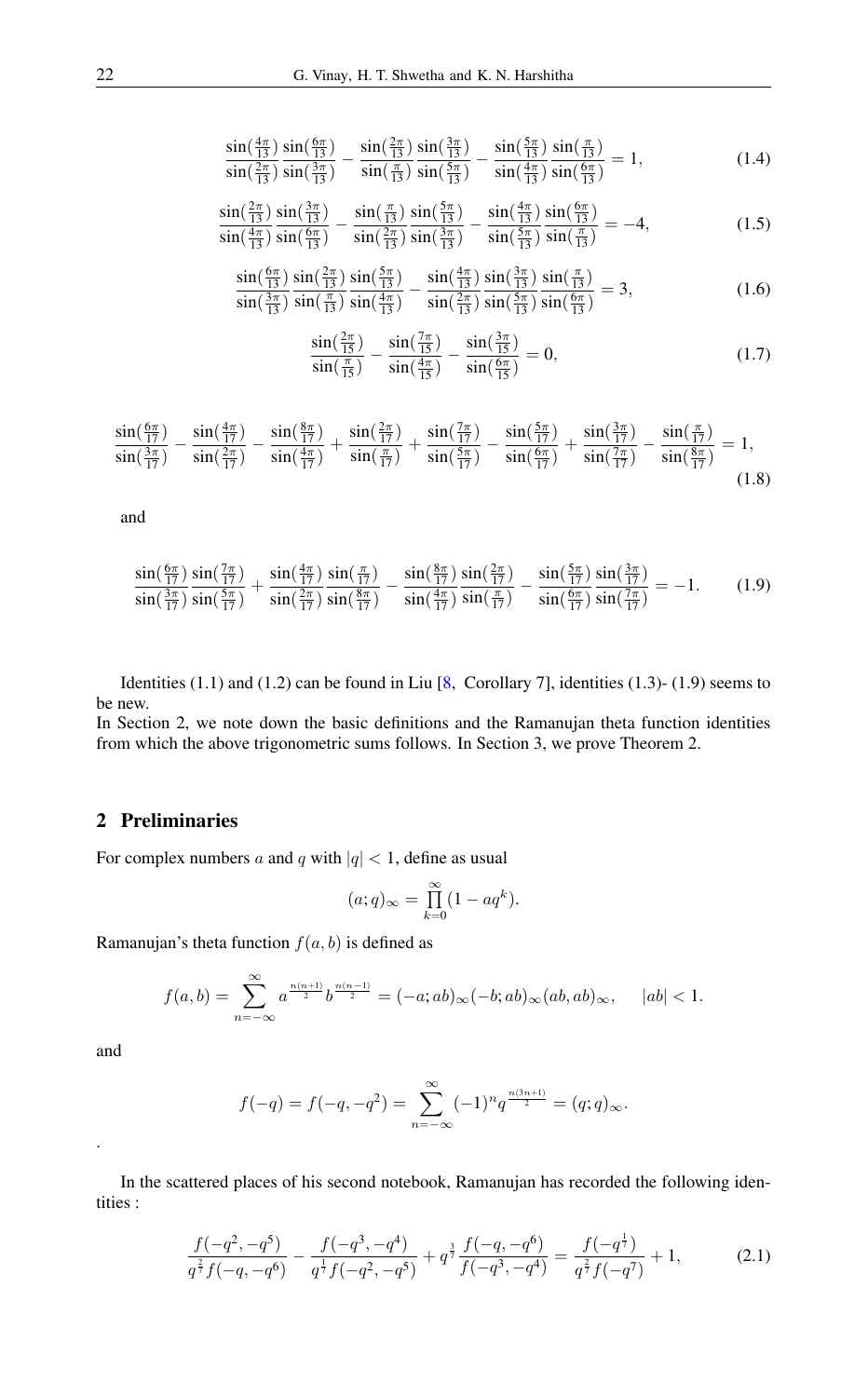$$
\frac{q^{\frac{2}{7}}f(-q,-q^{6})}{f(-q^{2},-q^{5})} - \frac{q^{\frac{1}{7}}f(-q^{2},-q^{5})}{f(-q^{3},-q^{4})} + \frac{f(-q^{3},-q^{4})}{q^{\frac{3}{7}}f(-q,-q^{6})} - 2 =
$$
\n
$$
\frac{1}{2}\Big(3\frac{f(-q^{\frac{1}{7}})}{q^{\frac{2}{7}}f(-q^{7})} + \Big(4\Big(\frac{f(-q^{\frac{1}{7}})}{q^{\frac{2}{7}}f(-q^{7})}\Big)^{3} + 21\Big(\frac{f(-q^{\frac{1}{7}})}{q^{\frac{2}{7}}f(-q^{7})}\Big)^{2} + 28\Big(\frac{f(-q^{\frac{1}{7}})}{q^{\frac{2}{7}}f(-q^{7})}\Big)^{1/2}\Big), (2.2)
$$

$$
\frac{f(-q^{\frac{1}{13}})}{q^{\frac{7}{13}}f(-q^{13})} = \frac{f(-q^4, -q^9)}{q^{\frac{7}{13}}f(-q^2, -q^{11})} - \frac{f(-q^6, -q^7)}{q^{\frac{6}{13}}f(-q^3, -q^{10})} - \frac{f(-q^2, -q^{11})}{q^{\frac{5}{13}}f(-q, -q^{12})} + \frac{f(-q^5, -q^8)}{q^{\frac{2}{13}}f(-q^4, -q^9)} + 1 - q^{\frac{5}{13}}\frac{f(-q^3, -q^{10})}{f(-q^5, -q^8)} + q^{\frac{15}{13}}\frac{f(-q, -q^{12})}{f(-q^6, -q^7)},
$$
(2.3)

$$
1 + \frac{f^2(-q)}{q f^2(-q^{13})} = \frac{f(-q^4, -q^9)}{q^{\frac{7}{13}} f(-q^2, -q^{11})} \frac{f(-q^6, -q^7)}{q^{\frac{6}{13}} f(-q^3, -q^{10})} - \frac{f(-q^2, -q^{11})}{q^{\frac{5}{13}} f(-q, -q^{12})} q^{\frac{5}{13}} \frac{f(-q^3, -q^{10})}{f(-q^5, -q^8)} - \frac{f(-q^5, -q^8)}{q^{\frac{2}{13}} f(-q^4, -q^9)} q^{\frac{15}{13}} \frac{f(-q, -q^{12})}{f(-q^6, -q^7)}, \quad (2.4)
$$

$$
-4 - \frac{f^2(-q)}{qf^2(-q^{13})} = \frac{q^{\frac{7}{13}}f(-q^2, -q^{11})}{f(-q^4, -q^9)} \frac{q^{\frac{6}{13}}f(-q^3, -q^{10})}{f(-q^6, -q^7)} - \frac{q^{\frac{5}{13}}f(-q, -q^{12})}{f(-q^2, -q^{11})} \frac{f(-q^5, -q^8)}{q^{\frac{5}{13}}f(-q^3, -q^{10})} - \frac{q^{\frac{2}{13}}f(-q^4, -q^9)}{f(-q^5, -q^8)} \frac{f(-q^6, -q^7)}{q^{\frac{15}{13}}f(-q, -q^{12})}, \quad (2.5)
$$

$$
3 + \frac{f^2(-q)}{q f^2(-q^{13})} = \frac{f(-q^6, -q^7)}{q^{\frac{6}{13}} f(-q^3, -q^{10})} \frac{f(-q^2, -q^{11})}{q^{\frac{5}{13}} f(-q, -q^{12})} \frac{f(-q^5, -q^8)}{q^{\frac{2}{13}} f(-q^4, -q^9)} - \frac{f(-q^4, -q^9)}{q^{\frac{7}{13}} f(-q^2, -q^{11})} q^{\frac{5}{13}} \frac{f(-q^3, -q^{10})}{f(-q^5, -q^8)} q^{\frac{15}{13}} \frac{f(-q, -q^{12})}{f(-q^6, -q^7)}, \quad (2.6)
$$

$$
\frac{f(-q^2, -q^{13})}{f(-q, -q^{14})} - \frac{f(-q^7, -q^8)}{f(-q^4, -q^{11})} - \frac{f(-q^3, -q^{12})}{f(-q^6, -q^9)} = 0,\tag{2.7}
$$

$$
\frac{f(-q^{\frac{1}{17}})}{q^{\frac{13}{17}}f(-q^{17})} = \frac{f(-q^6, -q^{11})}{q^{\frac{13}{17}}f(-q^3, -q^{14})} - \frac{f(-q^4, -q^{13})}{q^{\frac{11}{17}}f(-q^2, -q^{15})} - \frac{f(-q^8, -q^9)}{q^{\frac{10}{17}}f(-q^4, -q^{13})} + \frac{f(-q^2, -q^{15})}{q^{\frac{7}{17}}f(-q, -q^{16})} + \frac{f(-q^7, -q^{10})}{q^{\frac{5}{17}}f(-q^5, -q^{12})} - 1 - q^{\frac{3}{17}}\frac{f(-q^5, -q^{12})}{f(-q^6, -q^{11})} + q^{\frac{14}{17}}\frac{f(-q^3, -q^{14})}{f(-q^7, -q^{10})} + q^{\frac{28}{17}}\frac{f(-q, -q^{16})}{f(-q^8, -q^9)},
$$
\n(2.8)

and

$$
\frac{f(-q^6, -q^{11})}{q^{\frac{12}{17}}f(-q^3, -q^{14})} \frac{f(-q^7, -q^{10})}{q^{\frac{5}{17}}f(-q^5, -q^{12})} + \frac{f(-q^4, -q^{13})}{q^{\frac{11}{17}}f(-q^2, -q^{15})} q^{\frac{28}{17}} \frac{f(-q, -q^{16})}{f(-q^8, -q^9)} - \frac{f(-q^8, -q^9)}{q^{\frac{10}{17}}f(-q^4, -q^{13})} \frac{f(-q^2, -q^{15})}{q^{\frac{7}{17}}f(-q, -q^{16})} - q^{\frac{3}{17}} \frac{f(-q^5, -q^{12})}{f(-q^6, -q^{11})} q^{\frac{14}{17}} \frac{f(-q^3, -q^{14})}{f(-q^7, -q^{10})} = -1.
$$
 (2.9)

Identities  $(2.1)-(2.2)$  can be found in [\[9,](#page-3-1) p. 300], identities  $(2.3)-(2.6)$  can be found in [9, p. 244], identity (2.7) can be found in [\[9,](#page-3-1) p. 326], identities (2.8)-(2.9) can be found in [\[9,](#page-3-1) p. 247]. Proofs of the above identities can be found in [\[2\]](#page-3-8).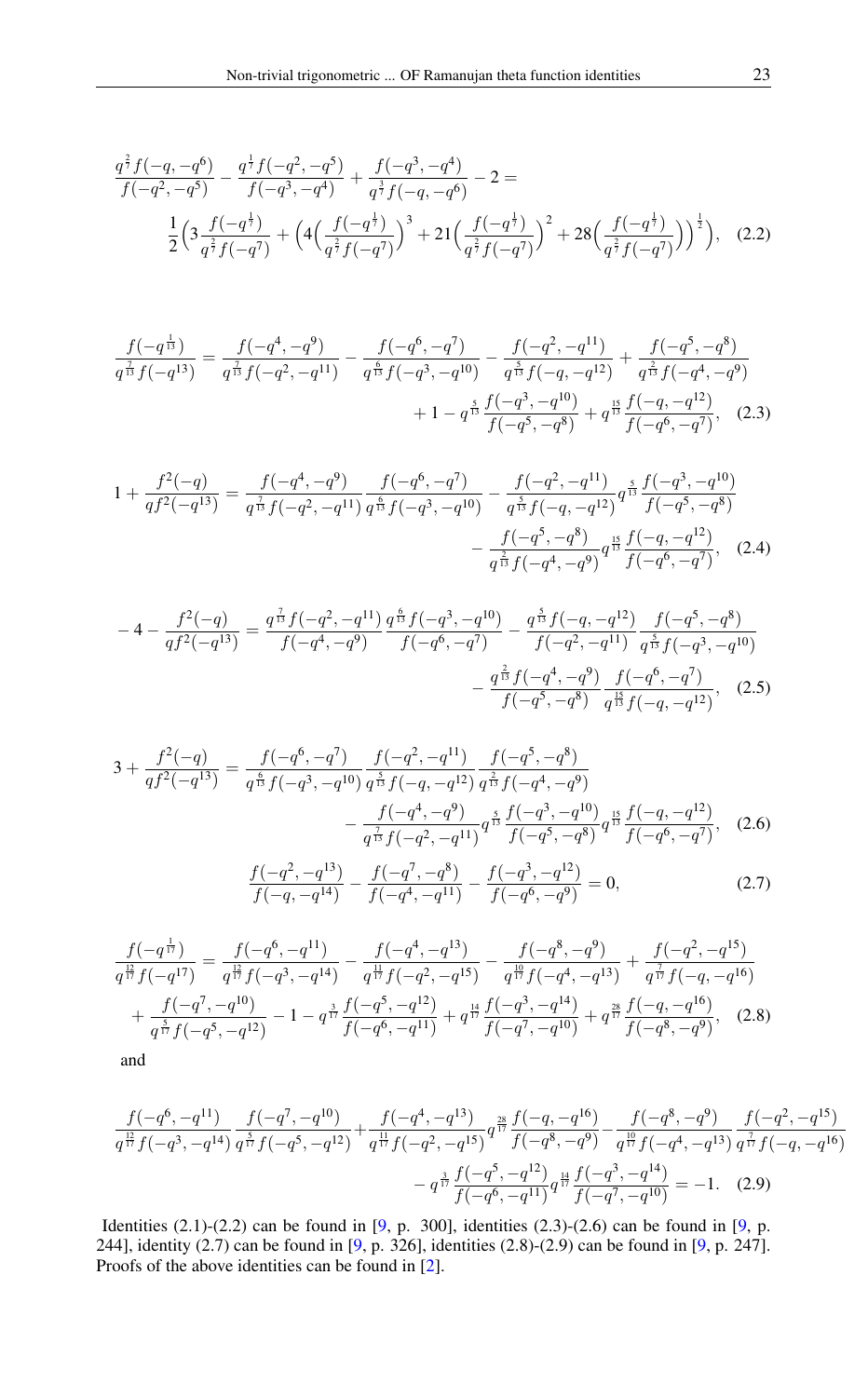### 3 Main results

To prove our main results, we require the following limits

$$
\lim_{q \to 1^{-}} \frac{f(-q)}{q^2 f(-q^{49})} = \lim_{q \to 1^{-}} \frac{(q, q)_{\infty}}{q^2 (q^{49}, q^{49})_{\infty}} = \lim_{q \to 1^{-}} \prod_{\substack{m=1 \ m \neq k \times 49 \\ k \in N}}^{\infty} (1 - q^m) = 0,
$$
\n(3.1)

$$
\lim_{q \to 1^{-}} \frac{f(-q)}{q^7 f(-q^{169})} = \lim_{q \to 1^{-}} \frac{(q, q)_{\infty}}{q^7 (q^{169}, q^{169})_{\infty}} = \lim_{\substack{q \to 1^{-} \\ m \neq k \times 169}} \prod_{\substack{m=1 \\ k \in N}}^{\infty} (1 - q^m) = 0,
$$
 (3.2)

$$
\lim_{q \to 1^{-}} \frac{f^2(-q)}{q f^2(-q^{13})} = \lim_{q \to 1^{-}} \frac{(q, q)_{\infty}^2}{q(q^{13}, q^{13})_{\infty}^2} = \lim_{q \to 1^{-}} \prod_{\substack{m=1 \\ m \neq k \times 13 \\ k \in N}}^{\infty} (1 - q^m) = 0,
$$
\n(3.3)

and

$$
\lim_{q \to 1^{-}} \frac{f(-q)}{q^{12} f(-q^{289})} = \lim_{q \to 1^{-}} \frac{(q, q)_{\infty}}{q^{12} (q^{289}, q^{289})_{\infty}} = \lim_{\substack{q \to 1^{-} \\ n \neq k \times 289 \\ k \in N}} \prod_{\substack{m=1 \\ k \in N}}^{\infty} (1 - q^m) = 0. \tag{3.4}
$$

**Proof of (2.1)- (2.9):** Using (3.1)- (3.4) and Theorem 1, taking  $\lim_{n\to 1^-}$  on both sides of each of the identities (2.1)-(2.9), we correspondingly obtain the trigonometric identities in Theorem 2.

#### Acknowledgments

The authors would like to thank referees for their useful and valuable comments. The authors would like to thank Dr. K. R. Vasuki for his advice and guidance during the preparation of this article. The third authour is supported by grant UGC-Ref. No.:982/(CSIR-UGC NET DEC.2017) by the funding agency UGC, INDIA, under CSIR-UGC JRF.

## <span id="page-3-0"></span>References

- <span id="page-3-6"></span>[1] M. Beck and M. Halloran, Finite trigonometric character sums via discrete Fourier analysis, *Int. J. Number Theory*, (2010), 51 − 67.
- <span id="page-3-8"></span>[2] B. C. Berndt, *Ramanujan's Notebooks, Part III*, Springer-Verlag, New York, 1991.
- <span id="page-3-2"></span>[3] B. C. Berndt, *Ramanujan's Notebooks, Part IV*, Springer-Verlag, New York, 1993.
- [4] B. C. Berndt, *Ramanujan's Notebooks, Part V*, Springer-Verlag, New York, 1997.
- <span id="page-3-3"></span>[5] B. C. Berndt and B. P. Yeap, Explicit evaluations and reciprocity theorems for finite trigonometric sums, *Adv. in Appl. Math.*, 29(3) (2002), 358 − 385.
- <span id="page-3-4"></span>[6] B. C. Berndt and A. Zaharescu, Finite trigonometric sums and class numbers, *Math. Ann.*, 330(3) (2004),  $551 - 575.$
- <span id="page-3-7"></span>[7] K. N. Harshitha, K. R. Vasuki and M. V. Yathirajsharma, Trigonometric sums through Ramanujan's theory of theta functions, *Ramanujan. J.*, Accepted.
- <span id="page-3-5"></span>[8] Z.-G. Liu, Some Eisenstein series identities related to modular equations of the seventh order, *Pacific. J. Math.*, 209(1) (2003), 103 − 130.
- <span id="page-3-1"></span>[9] S. Ramanujan. Notebooks(2 volumes). *Tata institute of fundamental Research. Bombay.*, 1957.

#### Author information

G. Vinay, Department of Mathematics, Yuvaraja's College, University of Mysore, Mysuru-570005, INDIA. E-mail: vinaytalakad@gmail.com

H. T. Shwetha, Department of Mathematics, Vidyavardhaka College of Engineering, Mysuru-570002, INDIA. E-mail: shwethaht@gmail.com